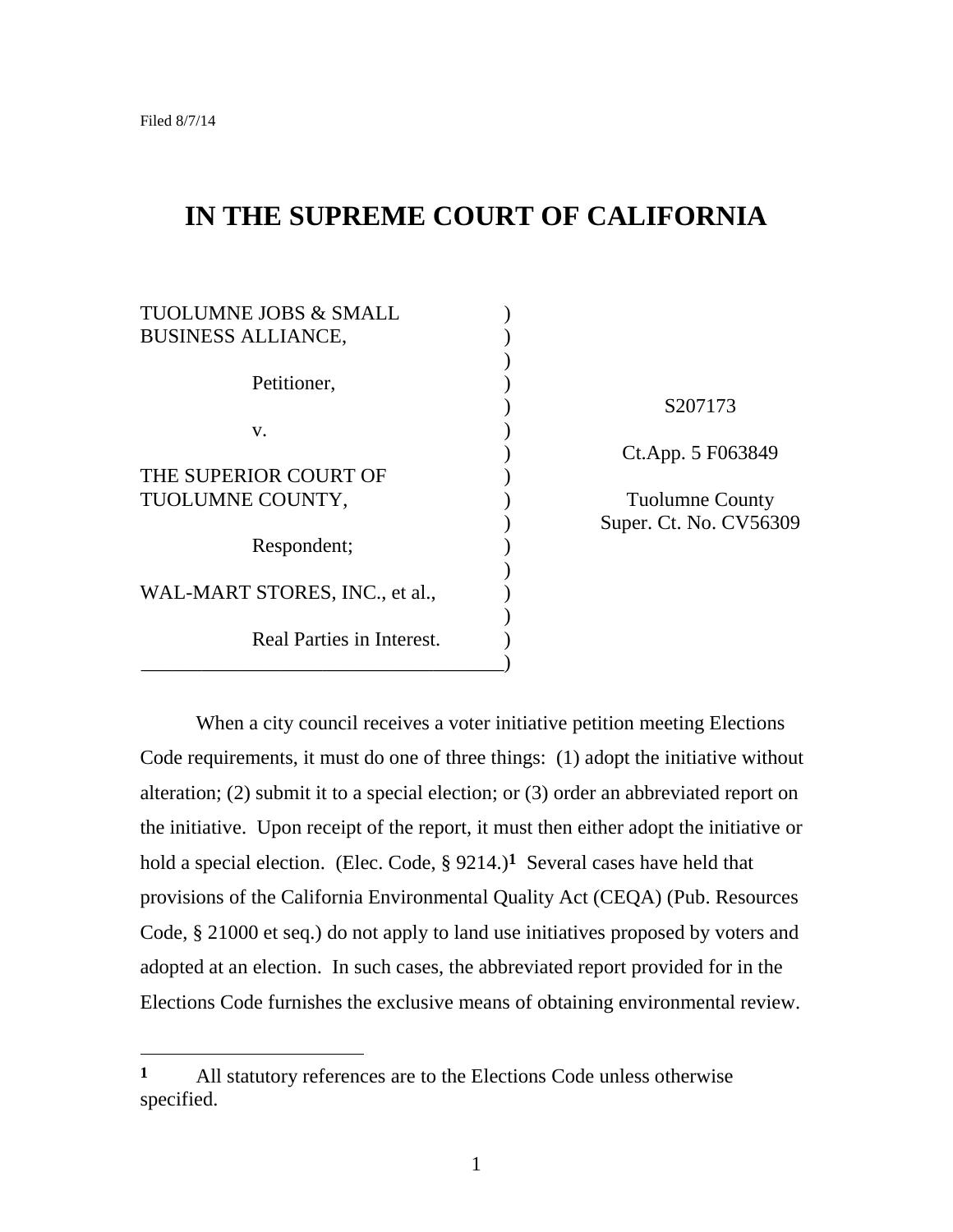(See, e.g., *DeVita v. County of Napa* (1995) 9 Cal.4th 763, 793-795 (*DeVita*); *Stein v. City of Santa Monica* (1980) 110 Cal.App.3d 458, 461-462 (*Stein*).)

The question here is whether the result should be different if a city chooses to directly adopt a voter-sponsored initiative rather than hold a special election. The Court of Appeal distinguished between these two courses of action and held that a city may not adopt a voter initiative with potential environmental impacts unless it conducts a full CEQA analysis. The language and legislative history behind the Elections Code statutes do not support this interpretation. Accordingly, the judgment is reversed.

### I. BACKGROUND

The relevant facts are undisputed. Wal-Mart Stores, Inc. (Wal-Mart) operates a 130,166-square-foot store in the City of Sonora (City). In 2007, Wal-Mart sought to expand its store by approximately 27,491 square feet. The new Wal-Mart "Supercenter" would sell groceries and be open 24 hours every day. In December 2009, the City circulated for public comment a draft environmental impact report (EIR) for the expansion. After a hearing, the City's planning commission unanimously recommended that the EIR be certified and the project approved.

Less than a week later, before the project was called for a vote, the City Council (Council) was served with a notice of intent to circulate an initiative petition. The "Wal-Mart Initiative" proposed to adopt a specific plan for the contemplated expansion. Its apparent purpose was to streamline approval for construction and operation of the Supercenter. The Council postponed its vote while the initiative petition circulated. The petition was ultimately signed by over 20 percent of the City's 2,489 registered voters.

On September 20, 2010, the Council ordered that a section 9212 report be prepared to examine the initiative's consistency with previous planning commission approvals for the Wal-Mart expansion. At its next meeting, the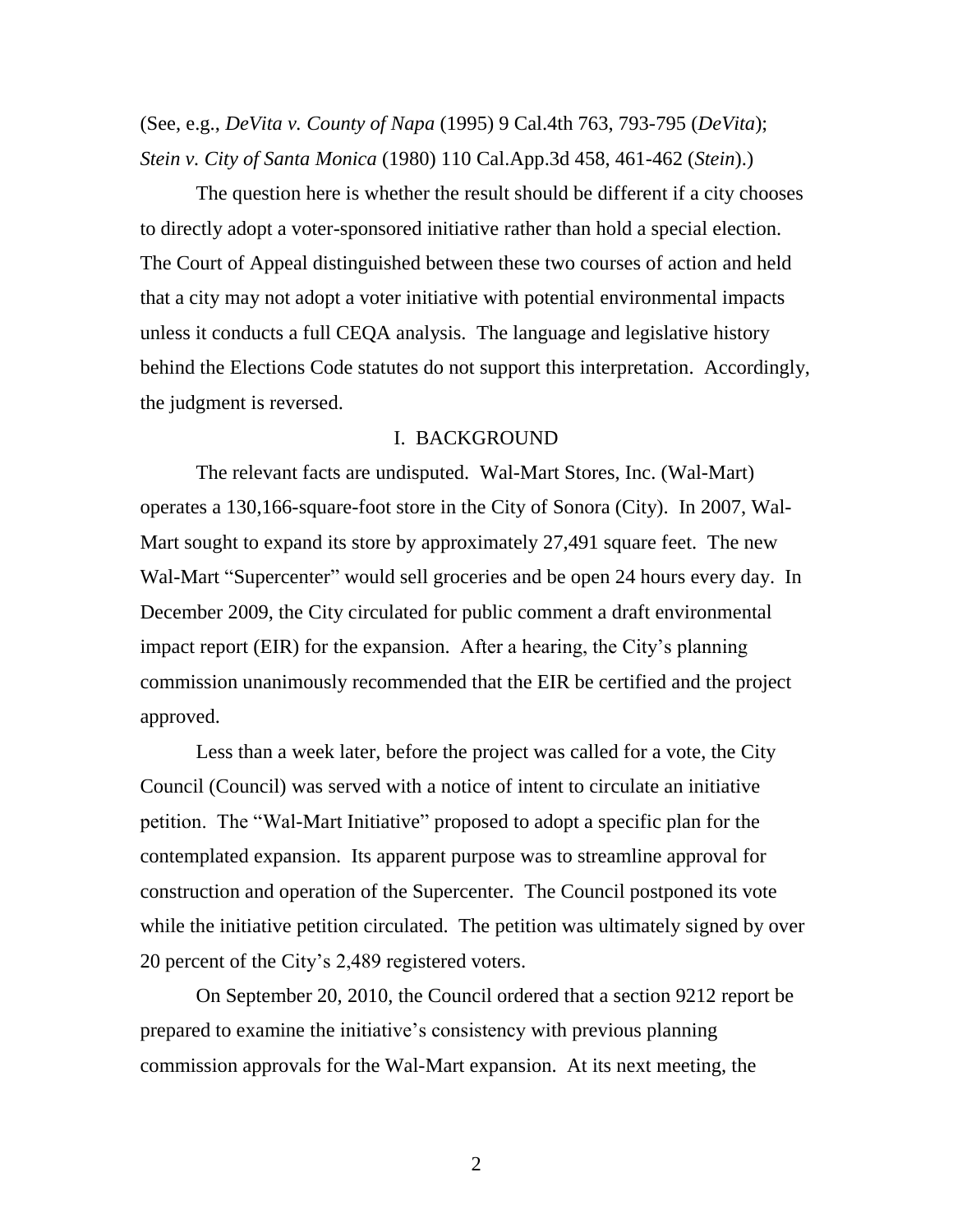Council considered this report and countervailing arguments. After weighing its options, the Council adopted the ordinance.

The Tuolumne Jobs & Small Business Alliance (TJSBA) then sought a writ of mandate based on four causes of action. The petition's first claim, which is the subject of this appeal, asserted that the Council violated CEQA by adopting the ordinance without first conducting a complete environmental review. TJSBA also challenged the validity of the initiative itself, on the grounds that it conflicted with the City's general plan, improperly limited the City's legislative power, and was impermissibly administrative, rather than legislative, in nature.

Wal-Mart, the City, and initiative proponent James Grinnell demurred. The trial court sustained the demurrer without leave to amend as to all causes of action except TJSBA's claim that the initiative improperly conflicted with the general plan. TJSBA challenged these adverse rulings by writ petition in the Court of Appeal. That court granted the writ as to the first cause of action, holding that when a land use ordinance is proposed in a voter initiative petition, full CEQA review is required if the city council adopts the ordinance rather than submitting it to an election. It expressly disagreed with the only published authority on point, *Native American Sacred Site & Environmental Protection Assn. v. City of San Juan Capistrano* (2004) 120 Cal.App.4th 961. We granted review.

## II. DISCUSSION

This case explores the intersection between the constitutional power of voters to enact laws by initiative and the environmental review generally required for laws potentially having a significant environmental impact. Because we must decide a city government's obligations in adopting a land use initiative proposed by voters, **2** we begin our analysis with the laws governing initiatives.

**<sup>2</sup>** TJSBA urges us to follow our decision in *Friends of Sierra Madre v. City of Sierra Madre* (2001) 25 Cal.4th 165, 191, which held that local agencies must comply with CEQA before placing a land use initiative on the ballot. However, *Sierra Madre*'s holding was specifically addressed to *city-council-generated*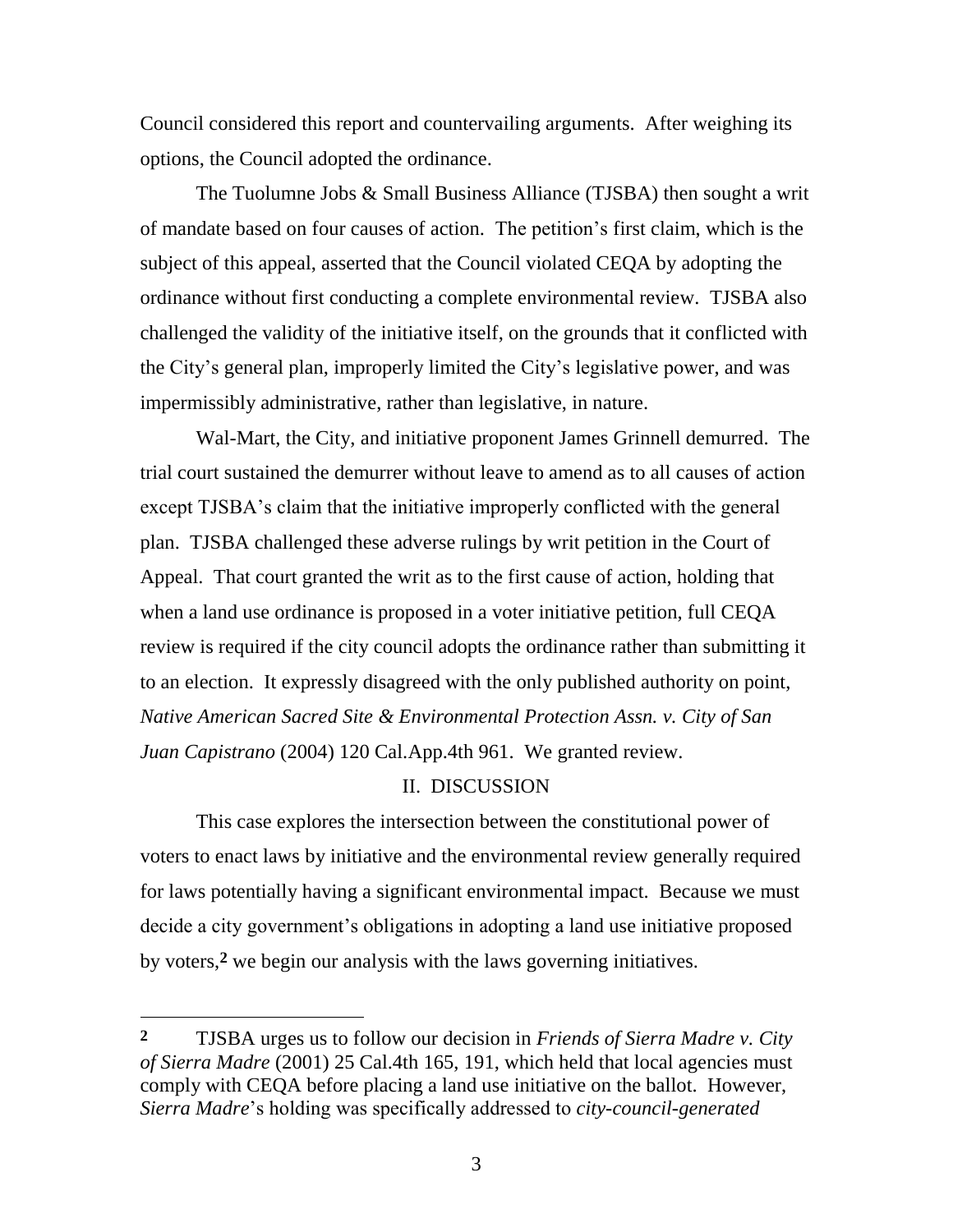A. *Elections Code Provides the Exclusive Procedures for Voter Initiatives.*

In 1911, Californians amended our Constitution, reserving to themselves the powers of initiative and referendum. (Cal. Const., art. IV, § 1; *Associated Home Builders etc., Inc. v. City of Livermore* (1976) 18 Cal.3d 582, 591 (*Associated Home Builders*).)**3** Voter initiatives have been compared to a " '*legislative battering ram*' " because they " 'may be used to tear through the exasperating tangle of the traditional legislative procedure and strike directly toward the desired end.' " (*Amador Valley Joint Union High Sch. Dist. v. State Bd. of Equalization* (1978) 22 Cal.3d 208, 228.) In light of the initiative power's significance in our democracy, courts have a duty " 'to jealously guard this right of the people' " and must preserve the use of an initiative if doubts can be reasonably resolved in its favor. (*Associated Home Builders*, at p. 591; see *Amador Valley*, at p. 248.)

The Legislature was authorized to establish procedures for city and county voters to exercise their right of initiative. (Cal. Const., art. II, § 11; *Associated Home Builders*, *supra*, 18 Cal.3d at p. 591.) It has done so. In contrast to statewide initiatives, which may be placed directly on the ballot, the Legislature created an indirect process for city and county initiatives. These can only be submitted to voters if they have been presented to, but not enacted by, the local legislative body. (*Thompson v. Board of Supervisors* (1986) 180 Cal.App.3d 555,

initiatives. "There is . . . a clear distinction between voter-sponsored and citycouncil-generated initiatives." (*Id*. at p. 189.) Whereas voters may justifiably assume that a city council has placed an initiative on the ballot only after careful study of its potential environmental impacts, they have no reason to believe a voter-sponsored initiative has undergone the same scrutiny. (*Id*. at p. 190.) Voters can therefore be expected to consider the potential environmental impacts of a proposal more carefully in deciding whether to support or oppose a votersponsored measure. (*Ibid*.) The *Sierra Madre* opinion is thus inapposite here.

 $\overline{a}$ 

**3** Because this case concerns a voter initiative, we do not discuss the voters' related power of referendum except to note its availability as a means to repeal initiatives that have been adopted against the majority's wishes. (See *post*, at p. 14.)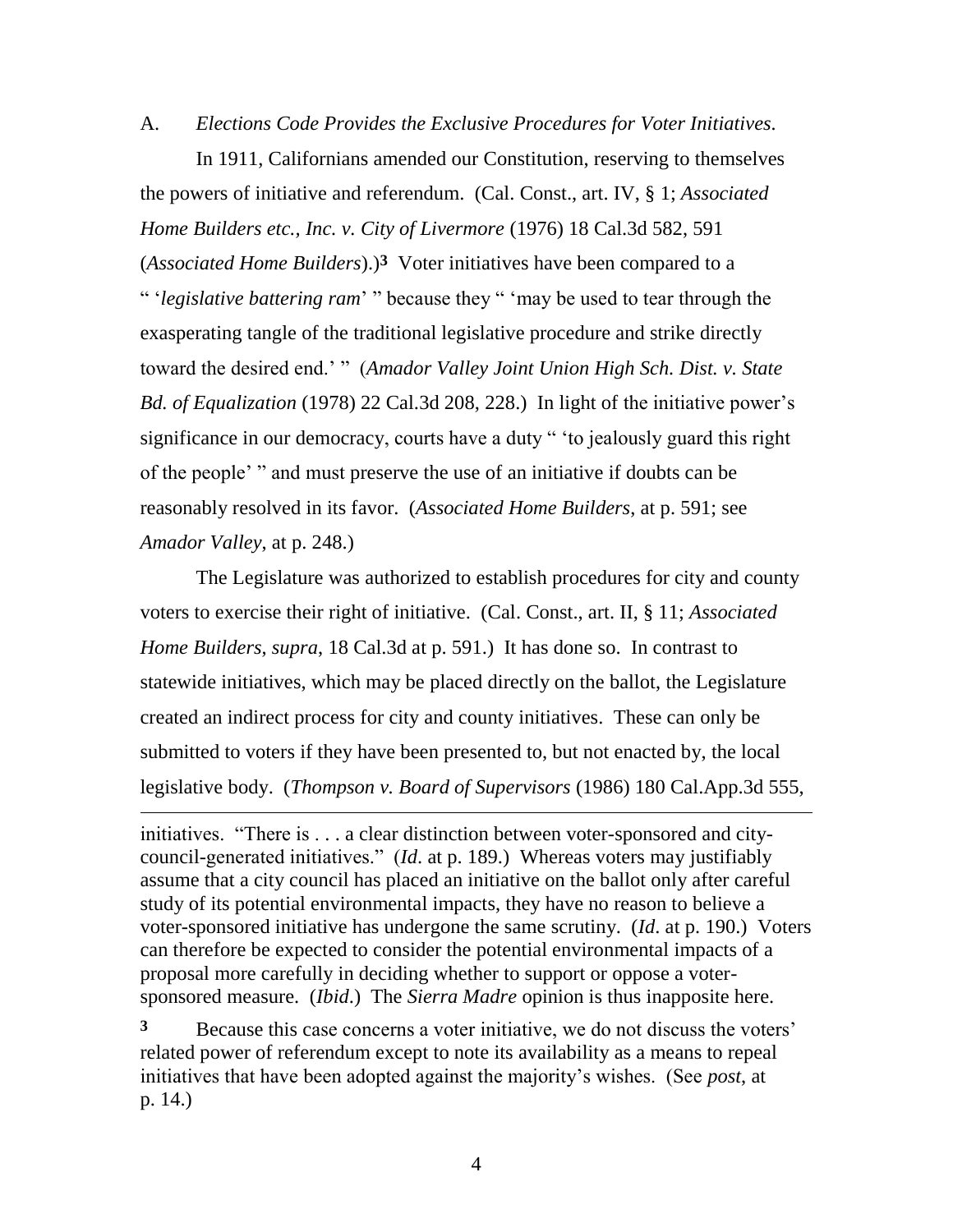561.) "The intent of the Legislature in granting solely indirect initiative power to voters at the county level was to create the opportunity to spare the expense of a public vote. [Citation.]" (*Ibid*., fn. omitted.)

The procedures for municipal voter initiatives are found in section 9200 et seq. **4** Under section 9214, **5** when a local body receives an initiative petition signed by at least 15 percent of the city's registered voters, it must: (1) adopt the initiative, without alteration, within 10 days after the petition is presented; (2) immediately submit the initiative to a vote at a special election; or (3) order a report pursuant to section 9212. The report may examine the proposed initiative's effects on land use, infrastructure, and "[a]ny other matters the legislative body requests" be included.  $(\S$  9212, subd.  $(a)(8)$ .) If ordered, the report must be prepared and presented within 30 days after the petition was certified as satisfying the signature requirement. (§ 9212, subd. (b).) Within 10 days after receiving the report, the legislative body must either adopt the ordinance or order an election pursuant to section 9214(b).  $(\S 9214(c))$ .

It is well established that CEQA compliance is not required before a legislative body submits an initiative *to voters* under section 9214(b). (See *DeVita*, *supra*, 9 Cal.4th at pp. 793-795; *Stein*, *supra*, 110 Cal.App.3d at p. 461.) The question here is whether the result should be different in the direct adoption context. That is, must the legislative body obtain full CEQA review before it may directly adopt a voter initiative under section 9214(a)? The answer is no. Because CEQA review is contrary to the statutory language and legislative history pertaining to voter initiatives, and because policy considerations do not compel a different result, such review is not required before adoption of a voter initiative. A

**<sup>4</sup>** Other chapters of the Elections Code govern statewide initiatives (§ 9000 et seq.) and county initiatives (§ 9100 et seq.).

**<sup>5</sup>** Hereafter, references to the subdivisions of this statute will be abbreviated as sections 9214(a), 9214(b), and 9214(c).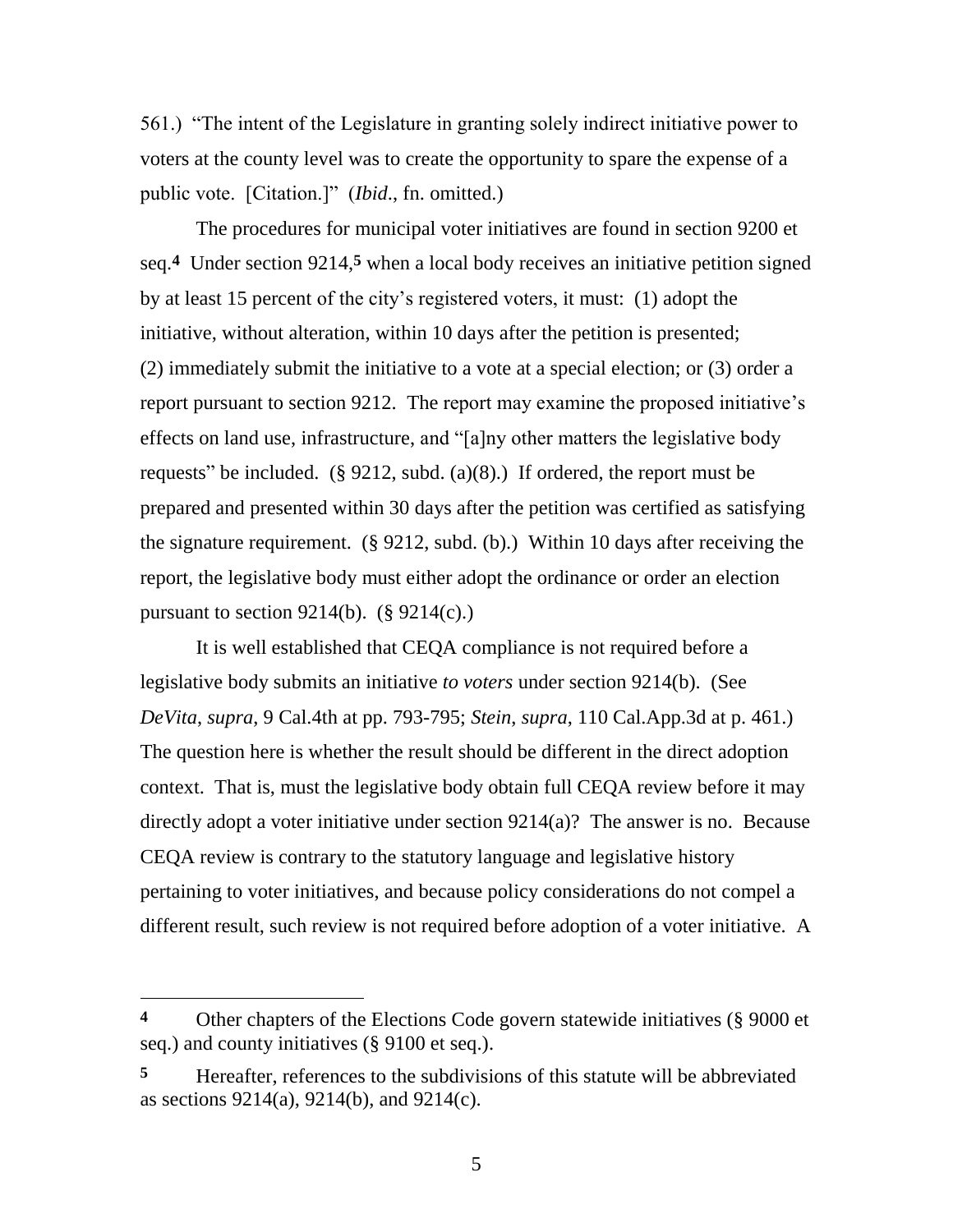section 9212 report is the exclusive means for assessing the potential environmental impact of such initiatives.

### B. *Statutory Language Precludes Application of CEQA.*

Our primary task in interpreting a statute is to determine the Legislature's intent, giving effect to the law's purpose. (*In re Greg F.* (2012) 55 Cal.4th 393, 406 (*Greg F.*).) We consider first the words of a statute, as the most reliable indicator of legislative intent. (*Pineda v. Williams-Sonoma Stores, Inc.* (2011) 51 Cal.4th 524, 529.) " ' "Words must be construed in context, and statutes must be harmonized, both internally and with each other, to the extent possible." [Citation.] Interpretations that lead to absurd results or render words surplusage are to be avoided. [Citation.]' [Citation.]" (*People v. Loeun* (1997) 17 Cal.4th 1, 9.)

The language of section 9214 makes no mention of CEQA. Although this fact alone is not dispositive, the statutory language does not support imposing a CEQA requirement on the direct adoption procedures in section 9214(a).

Requiring CEQA review before direct adoption would essentially nullify both subdivisions (a) and (c). The plain language of section 9214 requires that city governments act quickly to either adopt a qualified voter initiative or hold a special election.  $(\S 9214(a)-(b))$ . The only other option is to order a report exploring potential impacts of the initiative. (§ 9214(c); see § 9212.) This report can only provide an abbreviated review because it must be produced within 30 days after the initiative's certification. (§ 9212(b).) Once the city receives the report, it must either adopt the initiative within 10 days or immediately order a special election.  $(\S 9214(c))$  These short deadlines are consistent with other deadlines requiring public officials to act expeditiously on initiatives. For example, once a proposed initiative is filed, the city attorney has only 15 days to prepare a ballot title and summary (§ 9203), and elections officials have only 30 days to verify signatures on the petition (§§ 9114-9115, 9211).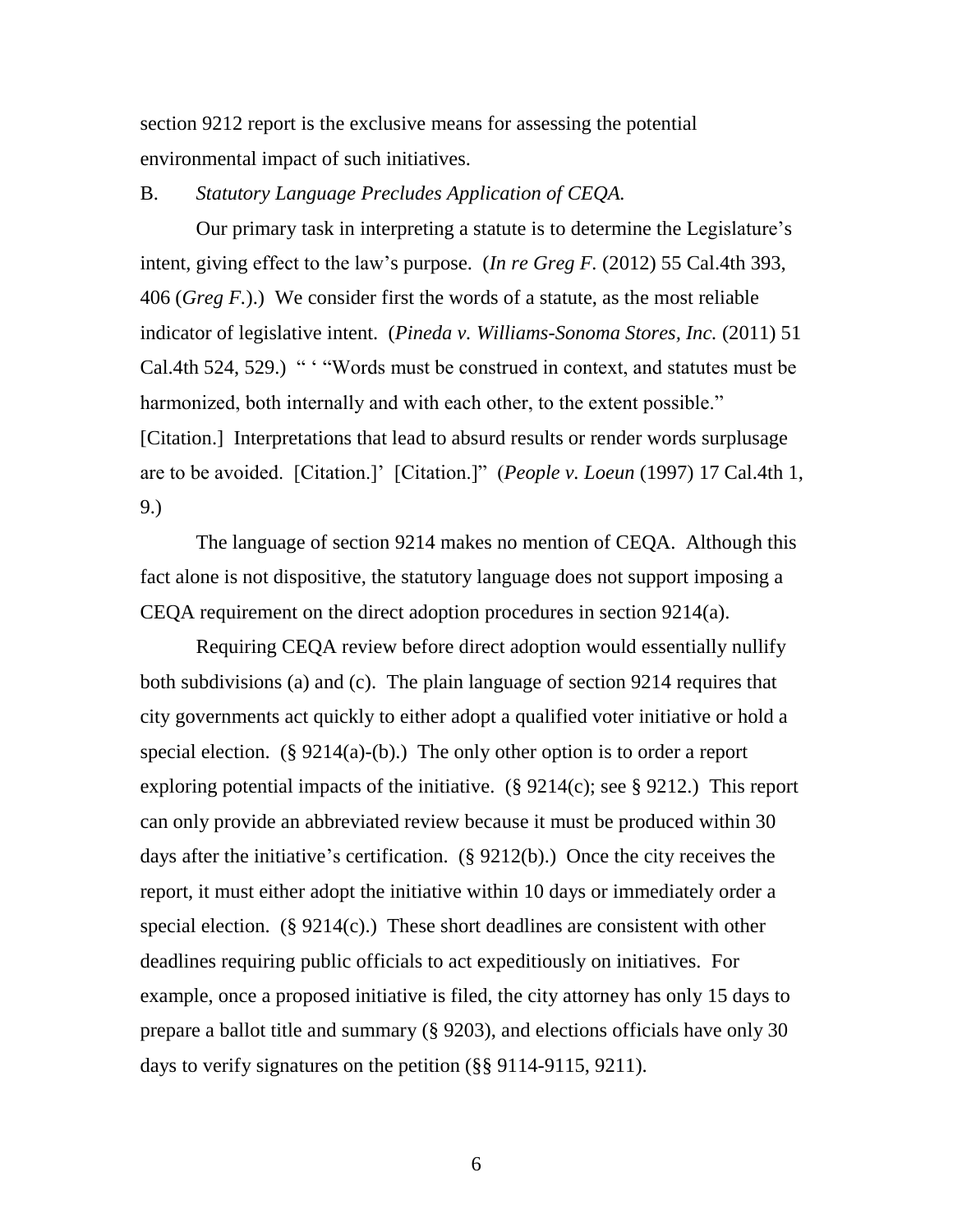In contrast to these condensed deadlines, CEQA review typically takes months. The process starts with a preliminary review, in which the lead agency has 30 days to determine whether the proposed activity constitutes a "[p]roject" subject to CEQA. (Pub. Res. Code, § 21065; Cal. Code Regs., tit. 14, § 15060.) If the activity is a project, and not exempt from CEQA, the lead agency must next conduct an initial study to determine whether the activity may have a significant effect on the environment. (Cal. Code Regs. tit. 14, § 15063.) Depending on the extent and significance of potential environmental impacts identified in the initial study, the agency must prepare either an EIR, a mitigated negative declaration, or a negative declaration. (Pub. Res. Code, §§ 21064, 21064.5, 21080, subds. (c), (d); Cal. Code Regs., tit. 14, § 15063.) Even if the lead agency determines a project is unlikely to have a significant environmental effect, CEQA requires public notice and a minimum of 20 to 30 days for public comment before a negative declaration can be adopted. (Pub. Res. Code, § 21091, subd. (b).) If an EIR is required, the lead agency must notify all responsible agencies and the state Office of Planning and Research. These agencies then have 30 days to specify the scope and content of information to be included. (Pub. Res. Code, § 21080.4; Cal. Code Regs., tit. 14, § 15082.) With this input, the lead agency prepares a draft EIR (Pub. Res. Code, § 21100) and circulates it for public review and comment (Pub. Res. Code, § 21091; Cal. Code Regs., tit. 14, § 15087). The time required to prepare a full EIR varies. The public review period must be at least 30 days. (Pub. Res. Code, § 21091, subd. (a).) The lead agency must then prepare written responses to the public comments and incorporate the comments and responses into a final EIR. (Pub. Res. Code, §§ 21091, subd. (d)(2), 21104, 21153; Cal. Code Regs., tit. 14, § 15088.) If significant information is added, the EIR must be *recirculated* for another round of public review and comment before issuance of a final EIR. (Cal. Code Regs., tit. 14, §§ 15088.5, 15090.)

Considering the time necessary for agencies to review the potential environmental impacts of a project and allow public review and comment, it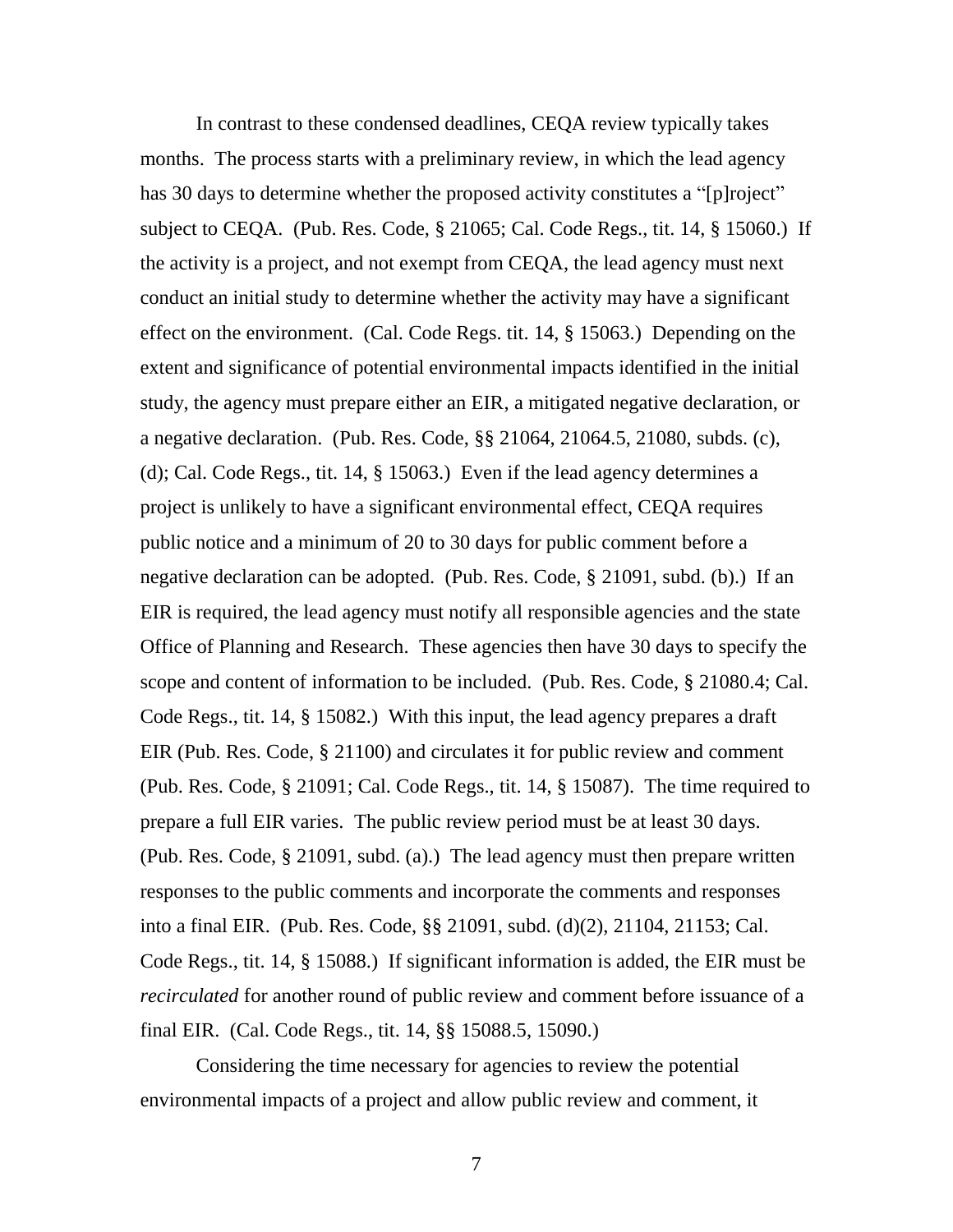would be impossible for a city to complete CEQA review within 10 days before adopting a voter initiative.  $(\S 9214(a))$  Although this period can be extended to 40 days if the city obtains a section 9212 report, under no circumstances can a city delay action on a voter initiative beyond 40 days. The deadlines in section 9214 are mandatory. As a result, if prior CEQA review is required, a city could *never* adopt a voter initiative under section 9214(a) if that initiative had any potential impact on the environment. Direct adoption would be severely curtailed and, for many initiatives, no longer an option, because it would be impossible for cities to comply with both CEQA and the section 9214 deadlines. (Cf. *DeVita*, *supra*, 9 Cal.4th at p. 795 [irreconcilable deadlines make it impossible to conduct CEQA review before holding election on a voter initiative].)

Requiring CEQA compliance before direct adoption would thus effectively nullify section 9214(a) for all voter initiatives with potential environmental impact. It is a maxim of statutory interpretation that courts should give meaning to every word of a statute and should avoid constructions that would render any word or provision surplusage. (*California Teachers Assn. v. Governing Bd. of Rialto Unified School Dist.* (1997) 14 Cal.4th 627, 634; see *People v. Shabazz*  (2006) 38 Cal.4th 55, 67-69.) "An interpretation that renders statutory language a nullity is obviously to be avoided." (*Williams v. Superior Court* (1993) 5 Cal.4th 337, 357.) Adding CEQA review to the procedures in section 9214(a) would render that provision inoperative for a great many voter initiatives. The impact also spreads beyond subdivision (a). If full CEQA review were required before an initiative could be adopted, the abbreviated report provided for by sections 9212 and 9214(c) would be superfluous. Cities could still obtain such a report, of course. But, despite the plain language of section 9214(c) allowing direct adoption, cities' only practical option after obtaining a report would be to submit the initiative to an election. Moreover, if a city undertook full CEQA review of a voter initiative, the more cursory review available under section 9212 would be duplicative and unnecessary.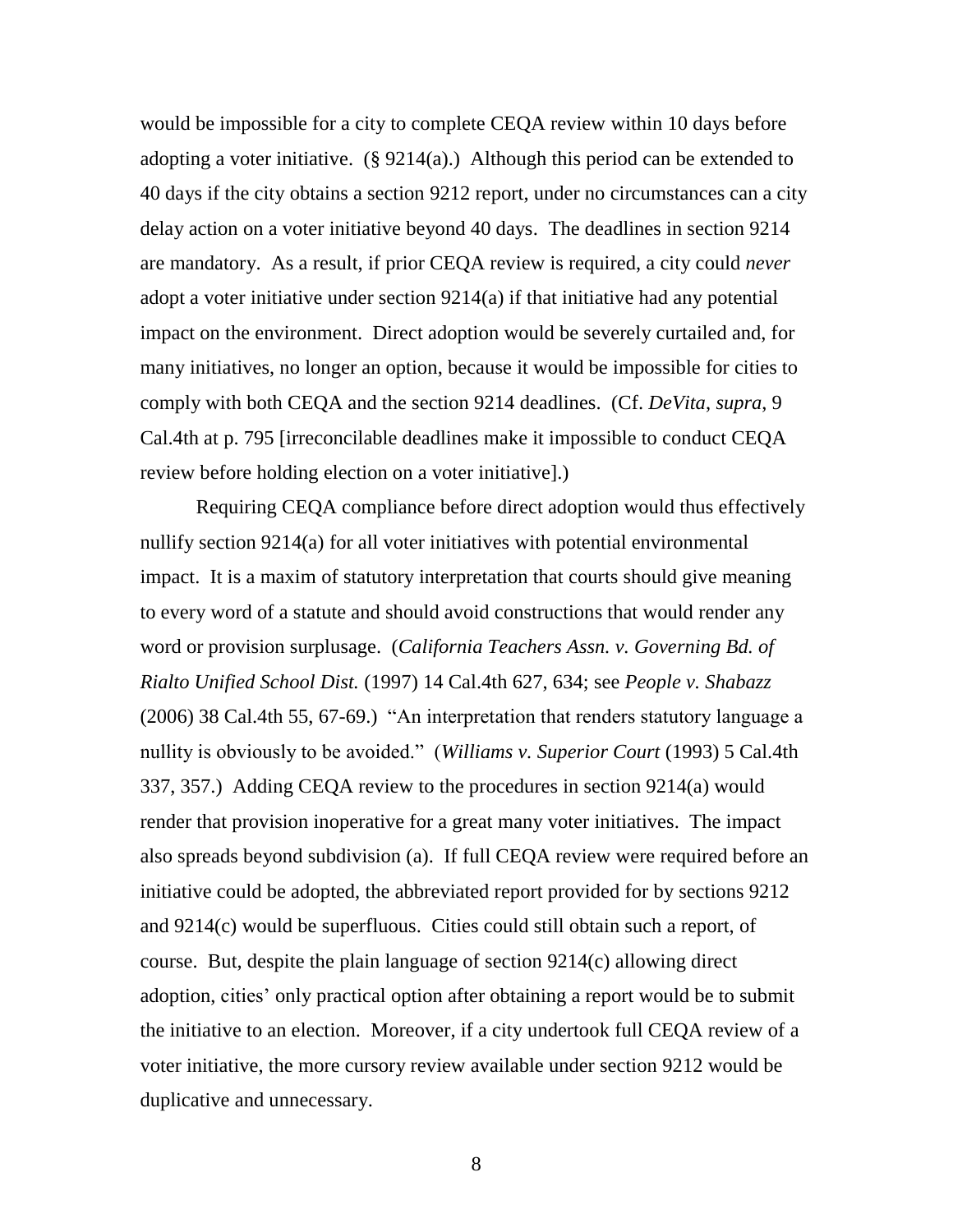"The Legislature is presumed to be aware of all laws in existence when it passes or amends a statute. [Citations.]" (*Greg F.*, *supra*, 55 Cal.4th at p. 407.) When the Legislature enacted CEQA in 1970, the statutory procedures for enacting voter initiatives were firmly in place, having been codified at section 9214(a) for nearly 60 years. If the Legislature had intended to require CEQA review before direct adoption, despite the section 9214(a) deadlines, it could have easily said so. It did not.

Moreover, although CEQA is the later enacted and arguably more specific statute, a conclusion that CEQA prevails over contrary Elections Code procedures would impliedly repeal section 9214(a). There is a strong presumption against repeal by implication. (*People v. Park* (2013) 56 Cal.4th 782, 798.) " 'Absent an express declaration of legislative intent, we will find an implied repeal "only when there is no rational basis for harmonizing the two potentially conflicting statutes [citation], and the statutes are 'irreconcilable, clearly repugnant, and so inconsistent that the two cannot have concurrent operation.' " [Citation.]' [Citation.]" (*Merrill v. Navegar, Inc.* (2001) 26 Cal.4th 465, 487.) "Courts have also noted that implied repeal should not be found unless '. . . the later provision gives *undebatable evidence* of an intent to supersede the earlier . . . .' [Citation.]" (*Western Oil & Gas Assn. v. Monterey Bay Unified Air Pollution Control Dist.* (1989) 49 Cal.3d 408, 420.) Evidence that the Legislature intended CEQA to supersede direct adoption procedures is completely lacking. The legislative scheme accommodates the concerns underlying CEQA by providing abbreviated review under sections 9212 and 9214(c). (See *post*, at pp. 11-12.) Moreover, because the timelines for initiatives and CEQA review are fundamentally incompatible, a requirement of CEQA review before direct adoption would leave local governments no choice but to submit most initiatives to election. Then, no additional environmental review would result.

Finally, even if time constraints permitted CEQA review, cities would be powerless to reject the proposed project or to require alterations in the project that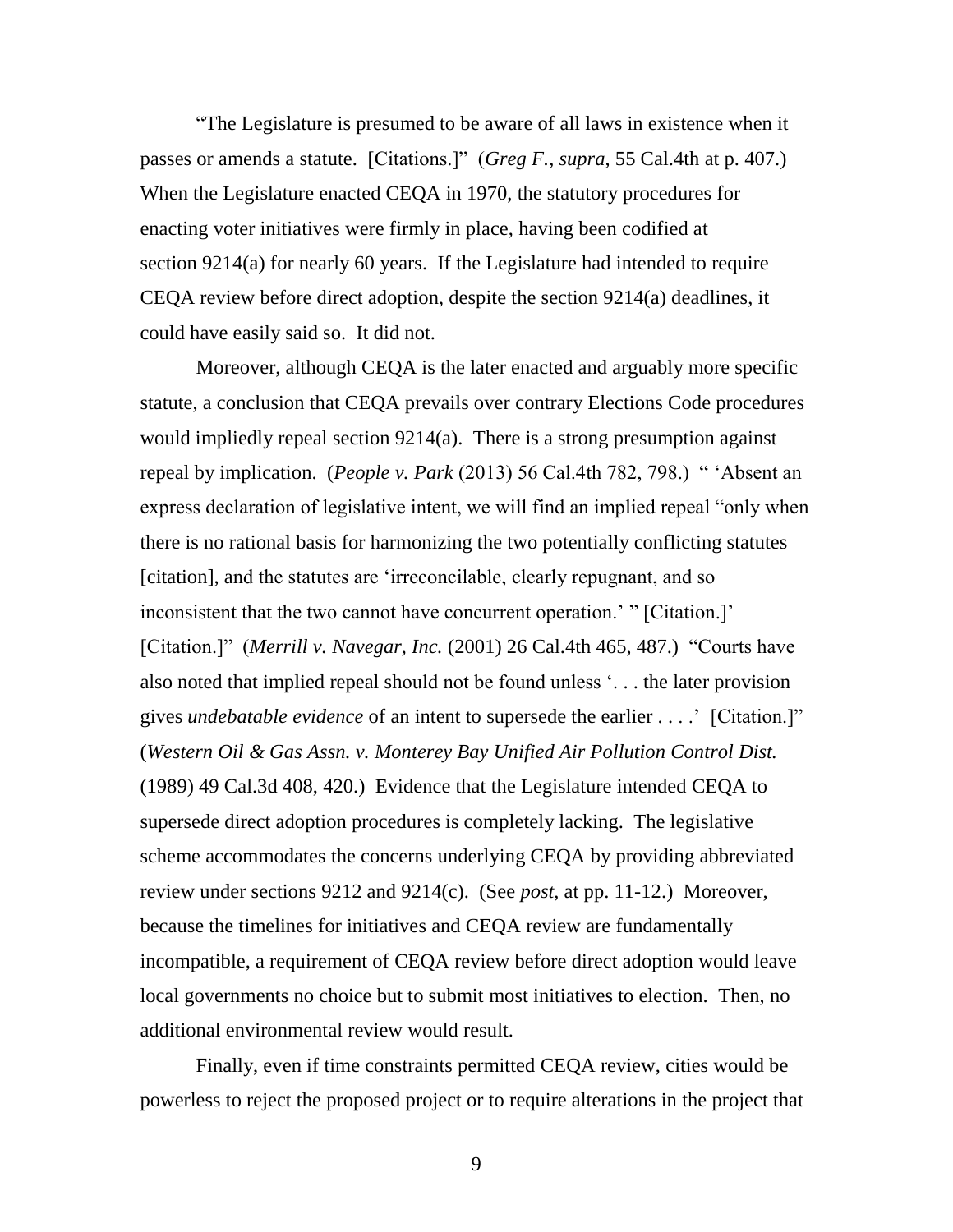would lessen its environmental impact, no matter what the review showed. Section 9214 requires that local governments either adopt qualified initiatives or submit them to voters "without alteration." (§ 9214.) Furthermore, initiatives adopted by a local government or voters may not be repealed or amended except by vote of the people, unless the initiative provides otherwise. (§ 9217.)

C. *Application of CEQA to Voter Initiatives Is Contrary to Legislative Intent.*

To the extent statutory language is ambiguous or open to more than one reasonable interpretation, we may turn to legislative history for guidance. (*Murphy v. Kenneth Cole Productions, Inc.* (2007) 40 Cal.4th 1094, 1103-1105.) Here, legislative history confirms that ordinances enacted by initiative, either directly or by election, are not subject to CEQA review.

*DeVita*, *supra*, 9 Cal.4th at pages 794-795, discussed two Assembly bills that would have subjected initiative measures to environmental review. One would have required environmental review after the approval of any initiative that proposed activity constituting a project under CEQA. The initiative could then take effect only upon filing of an EIR or other CEQA document. (See *DeVita*, at p. 794 [discussing Assem. Bill No. 4678 (1987-1988 Reg. Sess.), as introduced Mar. 1, 1988].) Another bill would have required an extensive environmental review and economic analysis by the Governor's Office of Planning and Research before any local land use initiative could be submitted to voters. (See *DeVita*, at p. 794 [discussing Assem. Bill No. 628 (1989-1990 Reg. Sess.)].) Neither bill was enacted. (*DeVita*, at pp. 794-795.)

Although proposed legislation may fail for many reasons, and only limited inferences can be drawn when a bill fails (see *Granberry v. Islay Investments* (1995) 9 Cal.4th 738, 746), we found this legislative history telling. The repeated "defeat of attempts to impose more stringent environmental review requirements on land use initiatives provide[d] . . . corroboration that the Legislature did not intend such requirements to obstruct the exercise of the right to amend general plans by initiative." (*DeVita*, *supra*, 9 Cal.4th at p. 795.) Instead, we concluded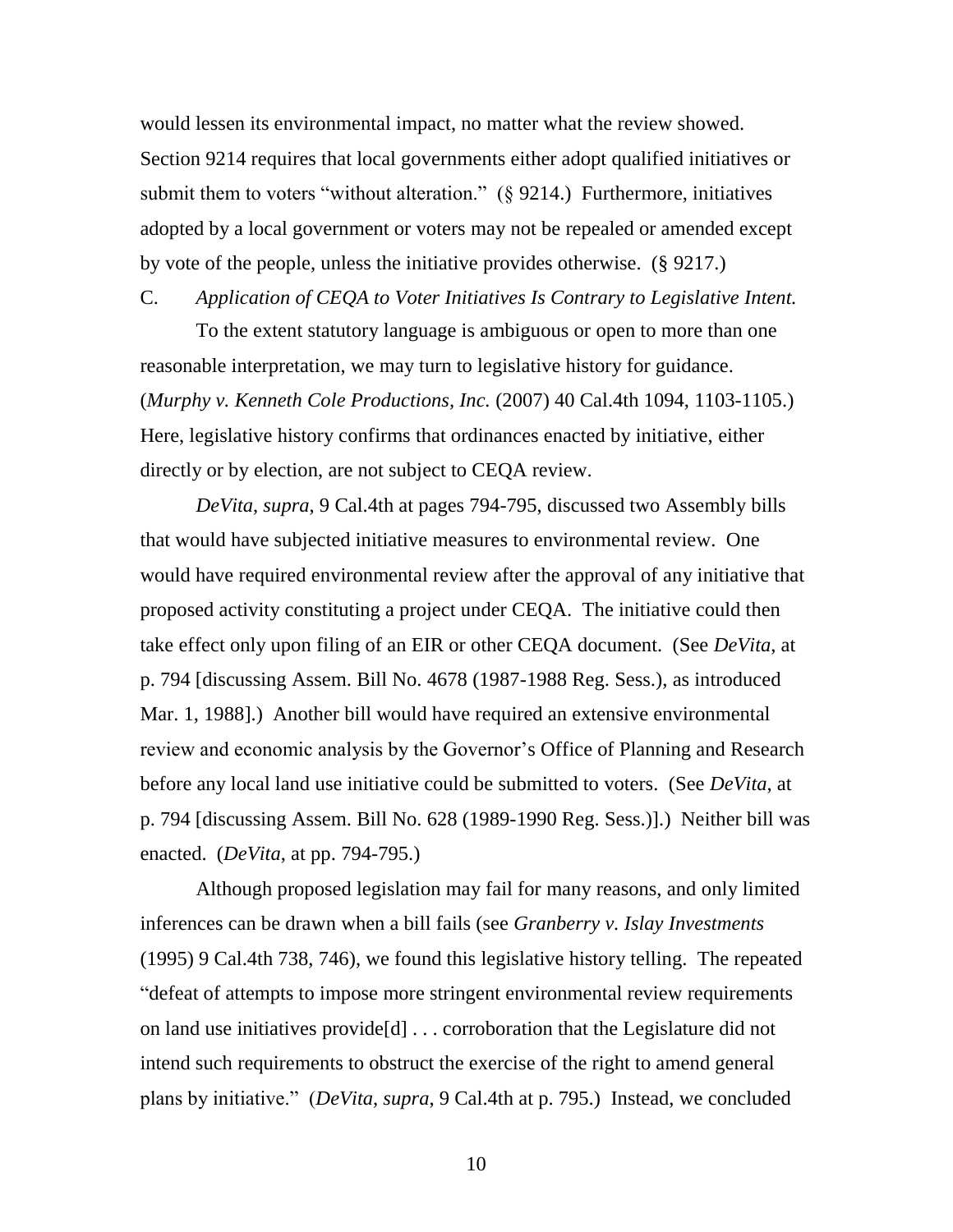the environmental review available under section 9111, the companion statute of section 9212,<sup>6</sup> represents the Legislature's attempt to balance the right of initiative with the goal of informing voters and local officials about the potential consequences of an initiative's enactment. (*DeVita*, at p. 795.) This compromise allows local agencies to conduct an abbreviated environmental review and still act promptly on the initiative. (See *ibid*.)

The Legislature's treatment of two other Assembly bills directly supports the conclusion in *DeVita* that local initiatives are subject to environmental review under sections 9111 or 9212 but *not* CEQA. Assembly Bill No. 2003 (1987-1988 Reg. Sess.) (hereafter Assembly Bill 2003) and Assembly Bill No. 2202 (1987- 1988 Reg. Sess.) (hereafter Assembly Bill 2202) concerned the same subject and were introduced on the same day, March 6, 1987. Their different outcomes are instructive about the breadth of environmental review the Legislature intends for initiatives.

As originally written, Assembly Bill 2003 would have prevented a city or county clerk from "examin[ing]" a land use initiative petition unless it was accompanied by an EIR or negative declaration. (Assembly Bill 2003, as introduced Mar. 6, 1987, p. 2.) Later amendments required that local agencies conduct CEQA review and produce an EIR or negative declaration within 210 days. (Assembly Bill 2003, as amended May 4, 1987, p. 5.) Only after this review could a local government adopt the initiative or submit it to an election. (*Ibid*.) The Assembly Natural Resources Committee opposed the bill because it would have imposed time-consuming and costly procedural requirements on land use initiatives and potentially inhibited the initiative power. It would also have

 $\overline{a}$ 

**<sup>6</sup>** Section 9111 is identical to section 9212 except that it applies to initiatives at the county, rather than city, level. Just like section 9214, section 9116 requires that county boards of supervisors either adopt a qualified initiative, put it before voters at a special election, or order an abbreviated report followed by direct adoption or election. They are parallel statutory schemes addressing how initiatives must be handled at these different levels of government.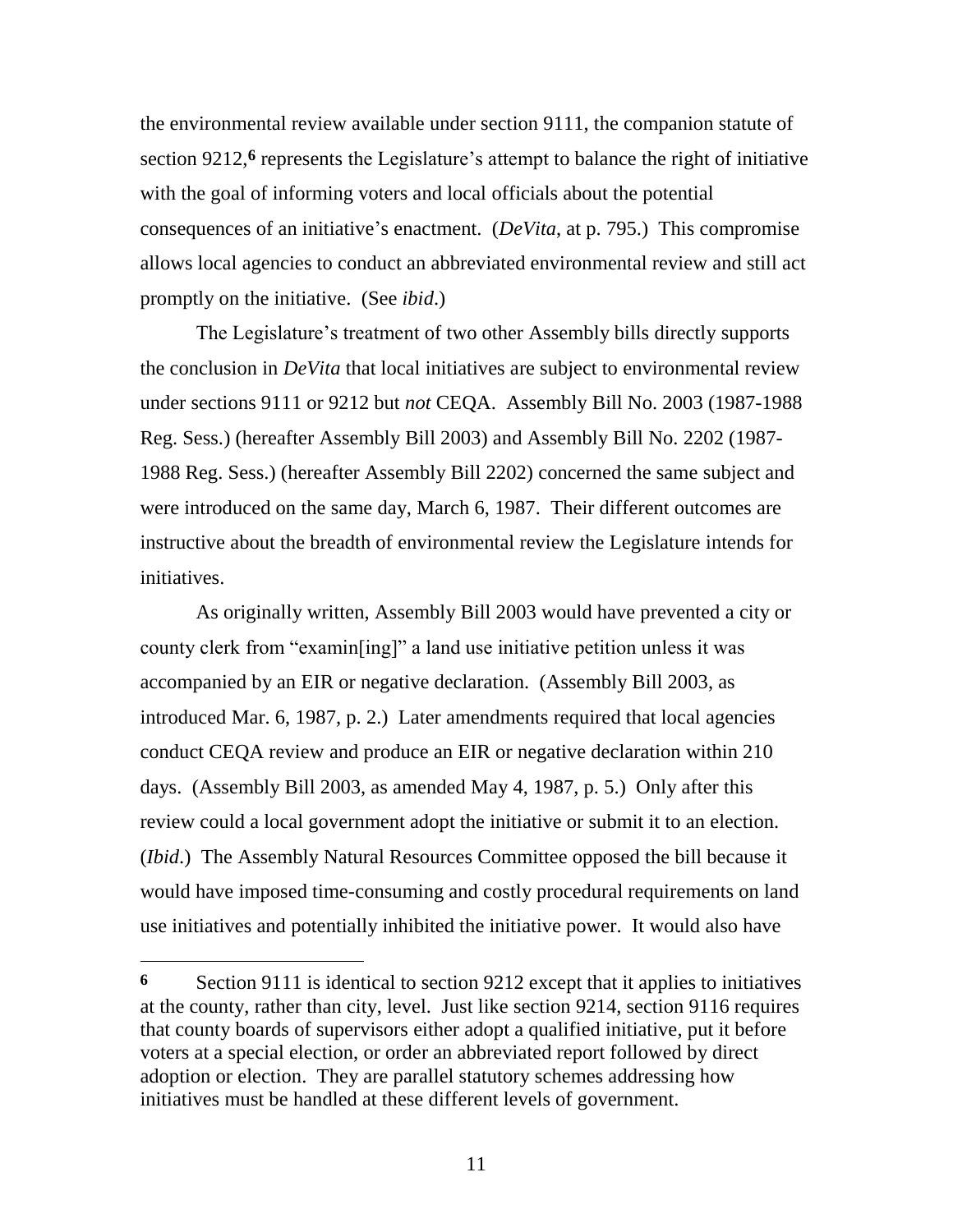expanded CEQA's application to encompass measures proposed by citizens. (Assem. Natural Resources Com., Analysis of Assembly Bill 2003, as amended Jan. 1, 1988, p. 3.) The priority treatment of initiatives contemplated in the bill would also have interfered with ongoing local planning. Its timelines for environmental review would have been difficult to satisfy, leading to potential litigation over the review's adequacy along with further delay and expense. (*Ibid*.) After this opposition was registered, Assembly Bill 2003 died in committee.

Assembly Bill 2202, by contrast, passed handily. Among other things, Assembly Bill 2202 enacted the predecessor to section 9212. (Former Elec. Code, § 4009.5, added by Stats. 1987, ch. 767, § 15, p. 2438 and repealed by Stats. 1994, ch. 920 [repealing and reenacting Elections Code].) This provision authorized local governments to obtain a report on a proposed initiative measure's fiscal impact, effect on planning, and "[a]ny other matters" of interest. (Former Elec. Code, § 4009.5, subd. (a).) The report had to be prepared and presented within 45 days after initiative certification. (*Id*., subd. (b).) Legislative committee reports consistently observed that current law did not provide for *any* review of proposed initiatives by local agencies. (E.g., Sen. Elections Com., Rep. on Assembly Bill 2202, as amended June 30, 1987, p. 1; Assem. Com. on Elections, Reapportionment and Const. Amends., Rep. on Assembly Bill 2202, as amended May 4, 1987, p. 1.) One committee report noted that Assembly Bill 2202 would allow cities and counties to obtain information on an initiative's potential effects while they still had time to enact the initiative themselves. (Assem. Ways and Means Com., Rep. on Assembly Bill 2202, as amended May 14, 1987, p. 2.)

Thus, when faced with competing bills, the Legislature enacted the bill that gave local governments the option of obtaining an *abbreviated* review to be completed within the short time frame required for action on initiatives. This option is now codified for municipal initiatives in sections 9212 and 9214(c). As it had done with other similar attempts, the Legislature specifically *rejected* the bill that would have required CEQA review before a land use initiative could be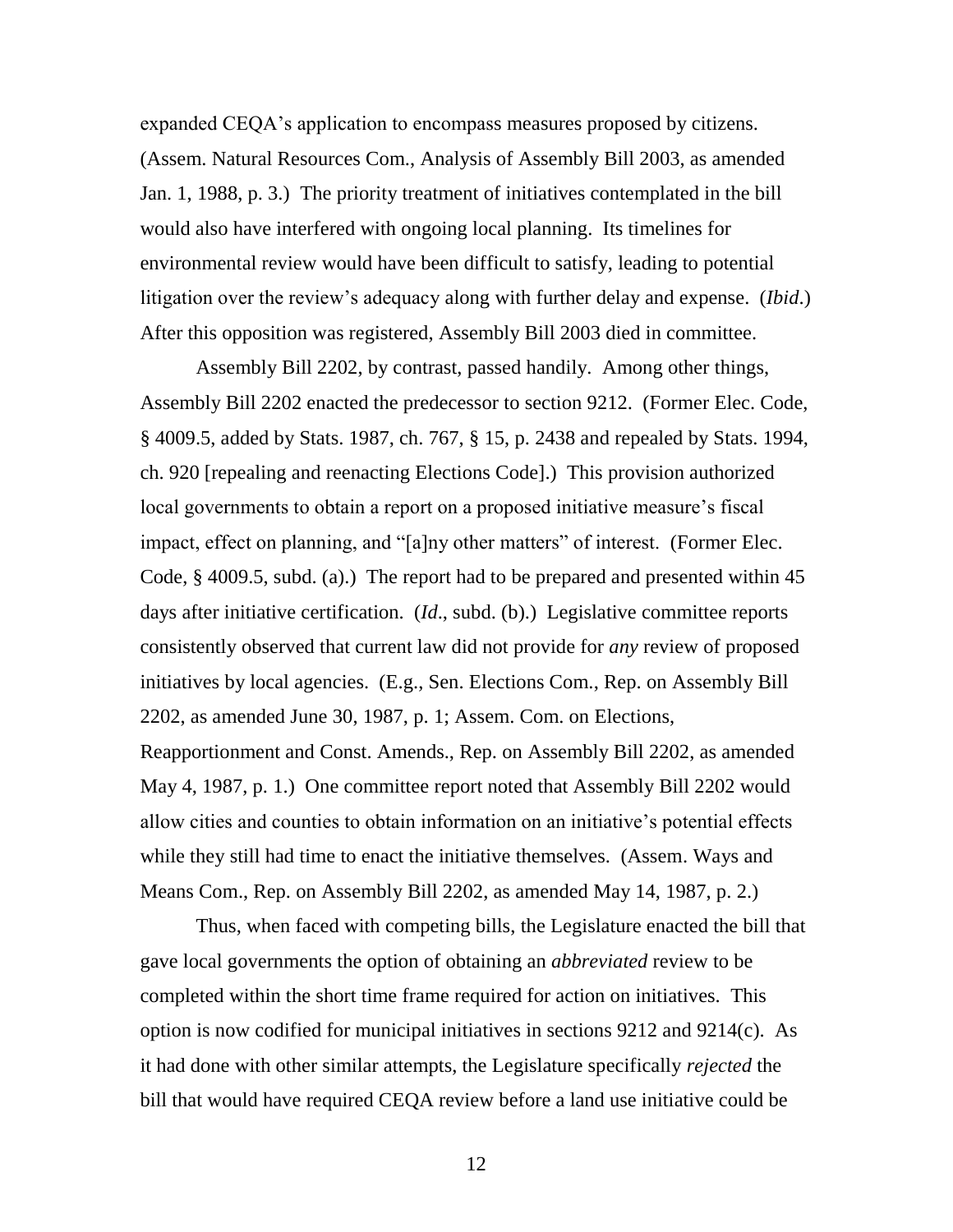directly adopted or submitted to voters. For over 25 years, the Legislature has enacted no law extending CEQA to initiatives. This legislative history supports the conclusion that CEQA does not apply to *any* ordinances enacted by initiative, whether through an election or direct adoption.

D. *Direct Adoption Without CEQA Review Does Not Offend Public Policy.*

Finally, if statutory language and legislative history are unclear, courts may look to public policy as an aid in determining legislative intent. (*Coalition of Concerned Communities, Inc. v. City of Los Angeles* (2004) 34 Cal.4th 733, 737.) Direct adoption of a voter initiative without prior CEQA review does not so offend public policy that we must reconsider our analysis.

Ever since the initiative power was added to the Constitution, the Legislature has given local governments the option to directly adopt voter initiatives rather than hold an election. The original implementing statute stated that, when presented with a qualified voter initiative, "the legislative body shall either: [¶] (a) [p]ass such ordinance without alteration at the regular session at which it is presented and within ten days after it is presented; or  $[\n\mathcal{L}]$  (b) [f]orthwith, . . . call a special election at which such ordinance, without alteration, shall be submitted to a vote of the electors of the city or town." (Stats. 1911, Ex. Sess. 1911, ch. 33, § 1, p. 132.) The government's option to adopt an initiative without holding an election was also provided for in the original ballot measure adding the right of initiative to the Constitution. The ballot material for the 1911 election explained that, after the Secretary of State transmitted a qualified initiative petition to the Legislature,"[t]he law proposed by such petition shall be either enacted or rejected without change or amendment by the legislature, within forty days from the time it is received," subject to referendum if the law was enacted. (Ballot Pamp., Special Elec. (Oct. 10, 1911) text of Sen. Const. Amend. No. 22, p. 2.) "If any law so petitioned for be rejected, or if no action is taken upon it by the legislature within said forty days, the secretary of state shall submit it to the people for approval or rejection at the next ensuing general election." (*Ibid*.)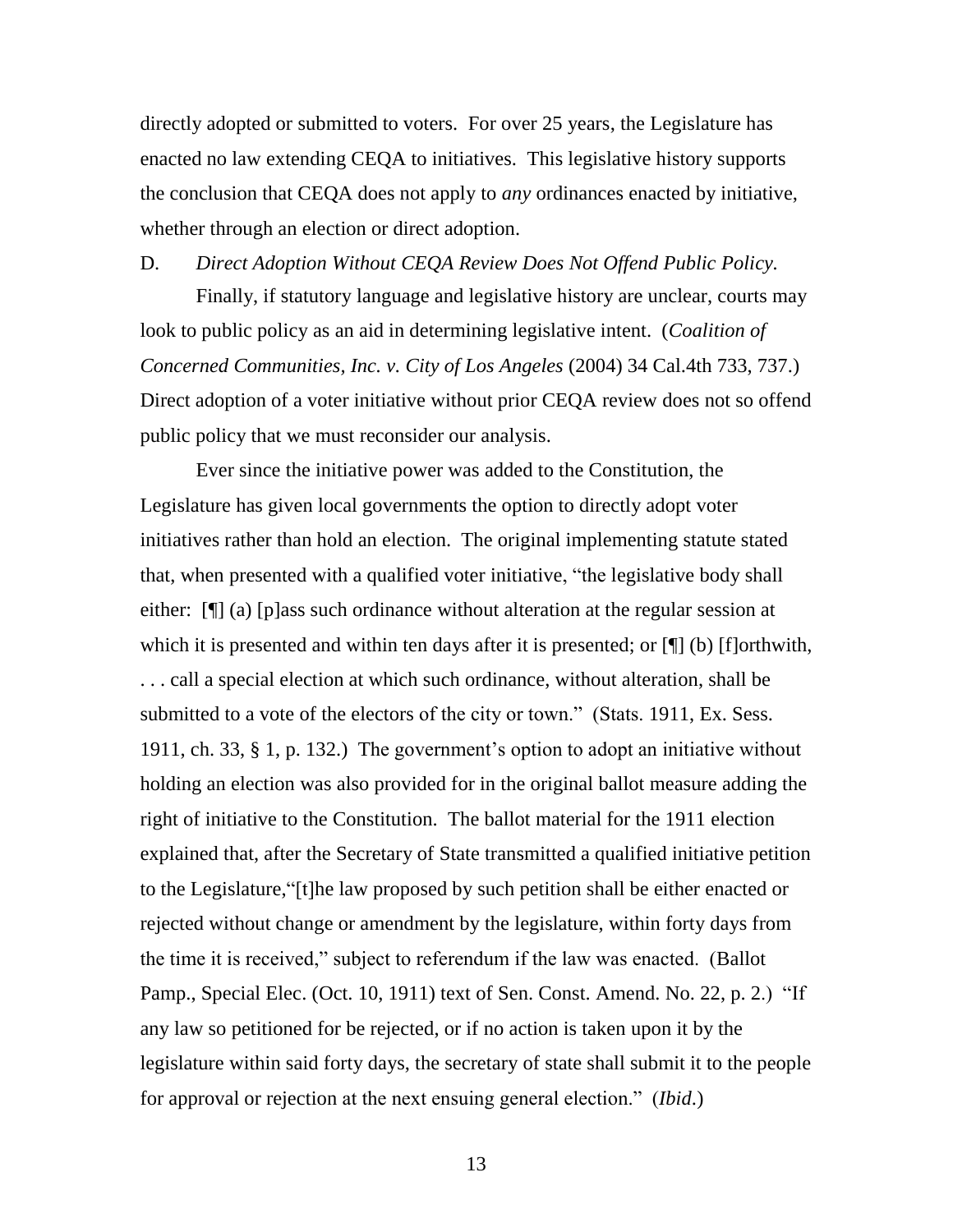Direct adoption has thus been available to local governments from the outset of legislation by initiative. The voters who amended the Constitution intended to empower their government to enact a qualified initiative immediately, without the need for an election and its attendant delay and cost. The Legislature has consistently provided that option in statutes implementing the amendment.

CEQA review is not required before direct adoption of an initiative, just as it is not required before voters adopt an initiative at an election. Appellants warn that developers could potentially use the initiative process to evade CEQA review, and that direct adoption by a friendly city council could be pursued as a way to avoid even the need for an election. Of course, the initiative power may also be used to *thwart* development. (See, e.g., *Associated Home Builders*, *supra*, 18 Cal.3d at pp. 589-590 [initiative prohibited issuance of residential building permits until certain standards were met].) However, these concerns are appropriately addressed to the Legislature. The process itself is neutral. The possibility that interested parties may attempt to use initiatives to advance their own aims is part of the democratic process.

Finally, voters have statutory remedies if direct adoption of an initiative results in the enactment of an undesirable law. Section 9235 stays the effective date of most local ordinances for 30 days. During this 30-day period, voters may circulate a referendum petition. (See § 9237.) If a city receives a "petition protesting the adoption of an ordinance" signed by at least 10 percent of the city's voters, the effective date is suspended and the city must reconsider the ordinance. (*Ibid*.) Upon reconsideration, the city may either repeal the ordinance in its entirety or submit the ordinance to voters in an election to be held within 88 days. (§ 9241.) The Legislature has outlined clear procedures for voters to overturn an ordinance adopted against the majority's will. Whichever path a city chooses in dealing with a voter initiative, voters have the final say.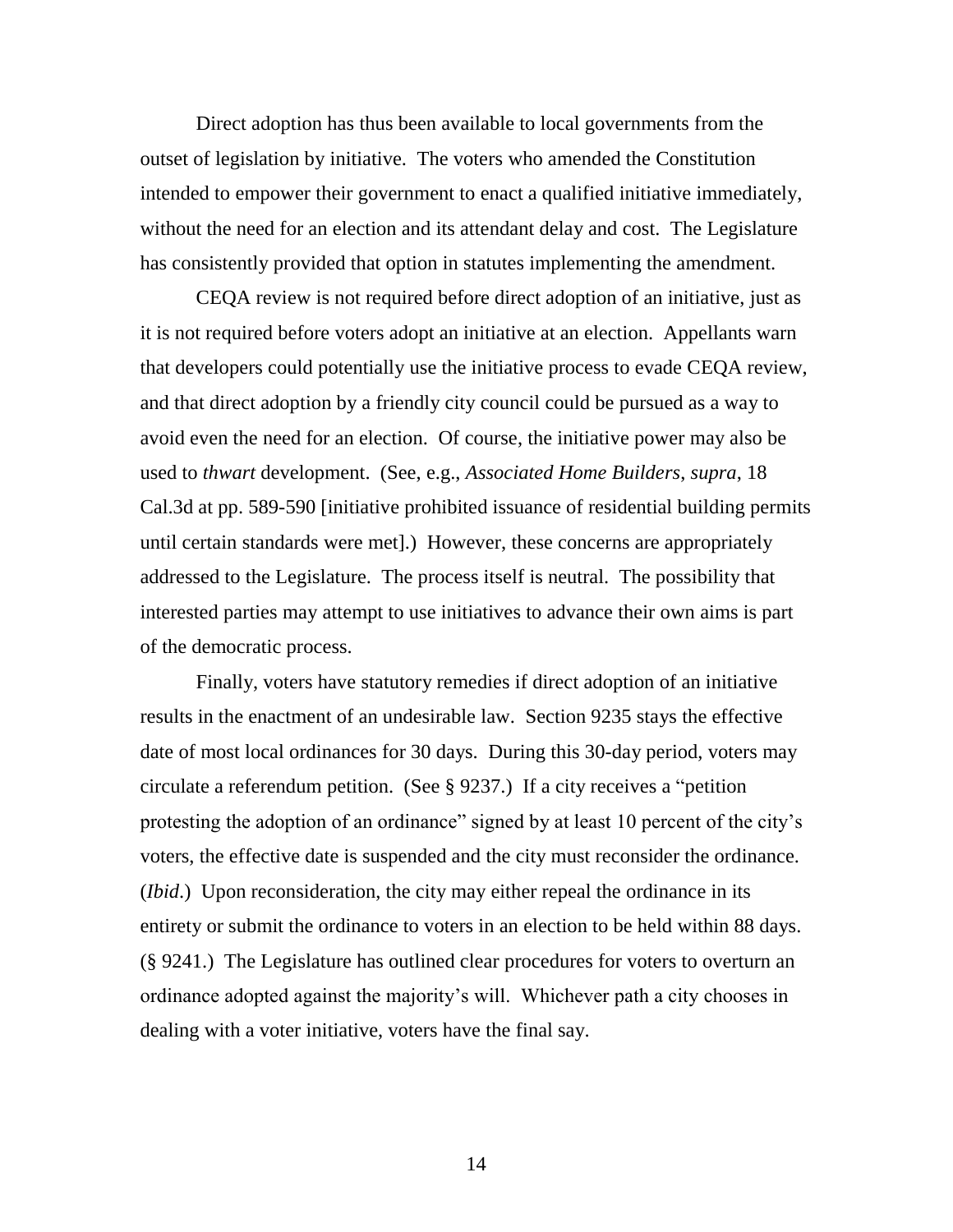# III. DISPOSITION

The judgment of the Court of Appeal issuing a writ of mandate is reversed. The case is remanded for further proceedings consistent with this opinion.

# **CORRIGAN, J.**

**WE CONCUR: CANTIL-SAKAUYE, C. J. BAXTER, J. WERDEGAR, J. CHIN, J. LIU, J. BLEASE, J.** \*

**<sup>\*</sup>** Associate Justice of the Court of Appeal, Third Appellate District, assigned by the Chief Justice pursuant to article VI, section 6 of the California Constitution.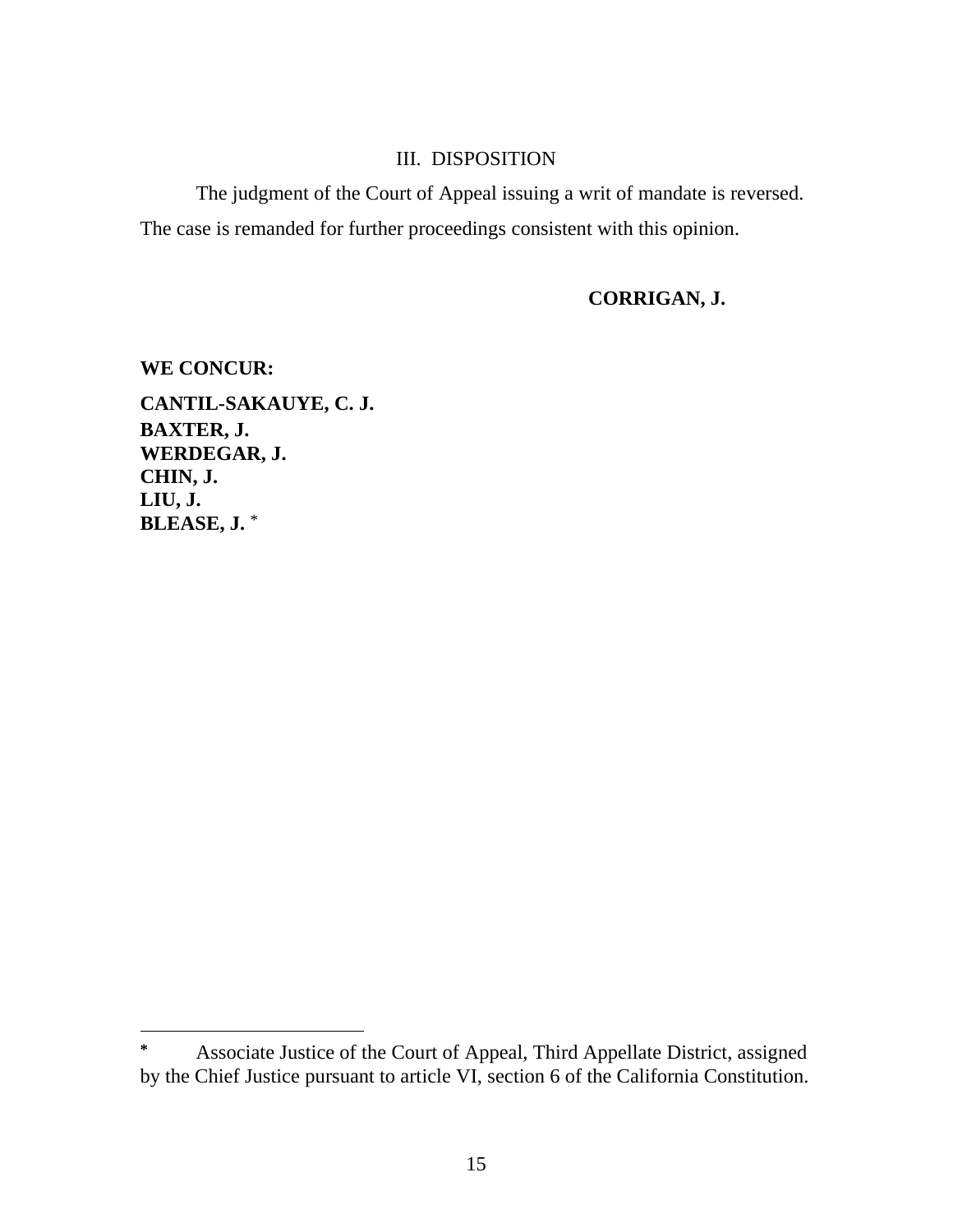*See next page for addresses and telephone numbers for counsel who argued in Supreme Court.*

**\_\_\_\_\_\_\_\_\_\_\_\_\_\_\_\_\_\_\_\_\_\_\_\_\_\_\_\_\_\_\_\_\_\_\_\_\_\_\_\_\_\_\_\_\_\_\_\_\_\_\_\_\_\_\_\_\_\_\_\_\_\_\_\_\_\_\_\_\_\_\_\_\_\_\_\_\_\_\_\_\_\_**

**\_\_\_\_\_\_\_\_\_\_\_\_\_\_\_\_\_\_\_\_\_\_\_\_\_\_\_\_\_\_\_\_\_\_\_\_\_\_\_\_\_\_\_\_\_\_\_\_\_\_\_\_\_\_\_\_\_\_\_\_\_\_\_\_\_\_\_\_\_\_\_\_\_\_\_\_\_\_\_\_\_\_**

**\_\_\_\_\_\_\_\_\_\_\_\_\_\_\_\_\_\_\_\_\_\_\_\_\_\_\_\_\_\_\_\_\_\_\_\_\_\_\_\_\_\_\_\_\_\_\_\_\_\_\_\_\_\_\_\_\_\_\_\_\_\_\_\_\_\_\_\_\_\_\_\_\_\_\_\_\_\_\_\_\_\_**

**\_\_\_\_\_\_\_\_\_\_\_\_\_\_\_\_\_\_\_\_\_\_\_\_\_\_\_\_\_\_\_\_\_\_\_\_\_\_\_\_\_\_\_\_\_\_\_\_\_\_\_\_\_\_\_\_\_\_\_\_\_\_\_\_\_\_\_\_\_\_\_\_\_\_\_\_\_\_\_\_\_\_**

**Name of Opinion** Tuolumne Jobs & Small Business Alliance v. Superior Court

**Unpublished Opinion Original Appeal Original Proceeding Review Granted** XXX 210 Cal.App.4th 1006 **Rehearing Granted**

**Opinion No.** S207173 **Date Filed:** August 7, 2014

**Court:** Superior **County:** Tuolumne **Judge:** James A. Boscoe

#### **Counsel:**

Herum Crabtree, Brett S. Jolley; Dongell Lawrence Finney and John A. Lawrence for Petitioner.

Briggs Law Corporation, Cory J. Briggs and Mekaela M. Gladden for CREED-21 as Amicus Curiae on behalf of Petitioner.

No appearance for Respondent.

Trevor A. Grimm, Jonathan M. Coupal and Timothy A. Bittle for Howard Jarvis Taxpayers Foundation as Amicus Curiae on behalf of Respondent and Real Parties in Interest.

K&L Gates, Edward P. Sangster, Megan Cesare-Eastman, Daniel W. Fox for Real Party in Interest Wal-Mart Stores, Inc.

Roger A. Brown; Rutan & Tucker, John A. Ramirez, Robert S. Bower and Peter J. Howell for Real Party in Interest James Grinnell.

Richard Matranga, City Attorney, for Real Party in Interest City of Sonora.

Renne Sloan Holtzman Sakai, Randy Riddle and Ivan Delventhal for League of California Cities as Amicus Curiae in behalf of Real Party in Interest City of Sonora.

Benbrook Law Group, Bradley A. Benbrook and Stephen M. Duvernay for Citizens in Charge as Amicus Curiae in behalf of Real Parties in Interest.

M. Reed Hopper and Anthony L. Francois for Pacific Legal Foundation as Amicus Curiae in behalf of Real Parties in Interest.